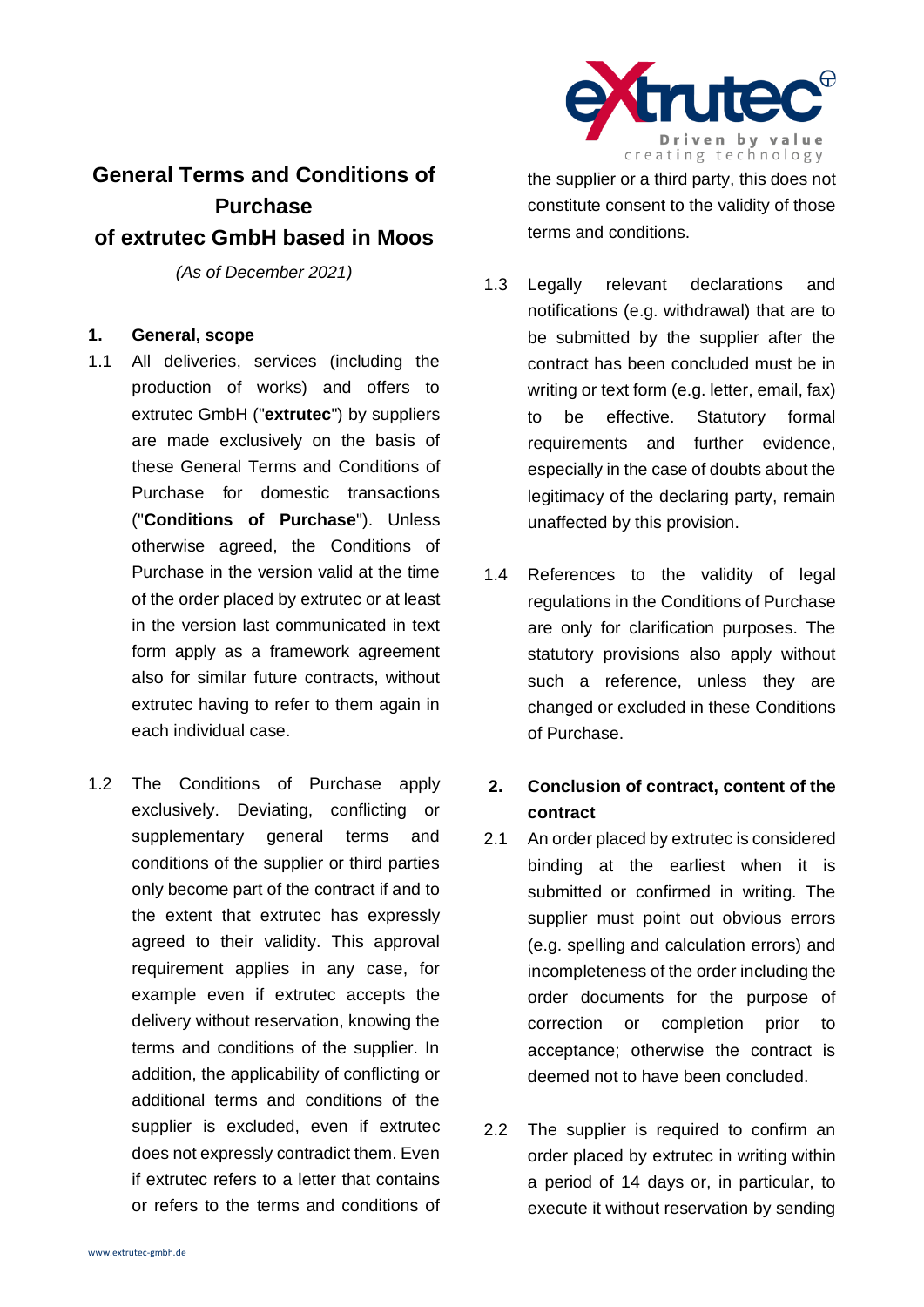

the goods (acceptance). The receipt of the confirmation or goods at extrutec is decisive for the expiry of the period. A late acceptance counts as a new offer and requires acceptance by extrutec.

- 2.3 Additions or changes to the order require written confirmation by extrutec.
- 2.4 extrutec is entitled to change the time and place of delivery as well as the type of packaging at any time by giving written notice of at least 10 calendar days before the agreed delivery date. The same applies to changes to product specifications, insofar as these can be implemented within the framework of the normal production process of the supplier without significant additional effort, whereby in these cases the notification period is at least one month. The proven and reasonable additional costs resulting from the change will be reimbursed by extrutec. If such changes result in delivery delays which cannot be avoided in the normal production and business operations of the supplier with reasonable efforts, the originally agreed delivery date will be postponed accordingly. The supplier will notify extrutec in writing of the additional costs or delays in delivery that it can expect from a careful assessment in good time before the delivery date, but at least within 7 working days after receipt of the notification.
- 2.5 The supplier is not entitled to subcontract third parties (e.g. subcontractors) without the prior consent of extrutec. The unauthorized subcontracting of third

parties entitles extrutec to withdraw from the contract in whole or in part or to terminate it and to demand compensation.

- 2.6 The supplier bears the procurement risk for its services, unless otherwise agreed in individual cases (e.g. limitation to stock).
- 2.7 extrutec is entitled to withdraw from the contract at any time by means of a written declaration stating the reason if after the conclusion of the contract the products ordered by extrutec can no longer be used due to circumstances for which the supplier is responsible (such as failure to comply with legal requirements) or can only be used with considerable expenditure or if the financial circumstances of the supplier deteriorate to such an extent after the conclusion of the contract that a delivery in accordance with the contract cannot be expected.

# **3. Delivery and service deadlines and dates**

- 3.1 The delivery time specified by extrutec in the order is binding. If the delivery time is not specified in the order and not otherwise agreed, it is 14 days from the conclusion of the contract. The supplier is obliged to inform extrutec immediately in writing if the agreed delivery times - for whatever reason - can probably not be met.
- 3.2 For the timeliness of deliveries or services - subject to a different delivery address - the receipt at extrutec is decisive.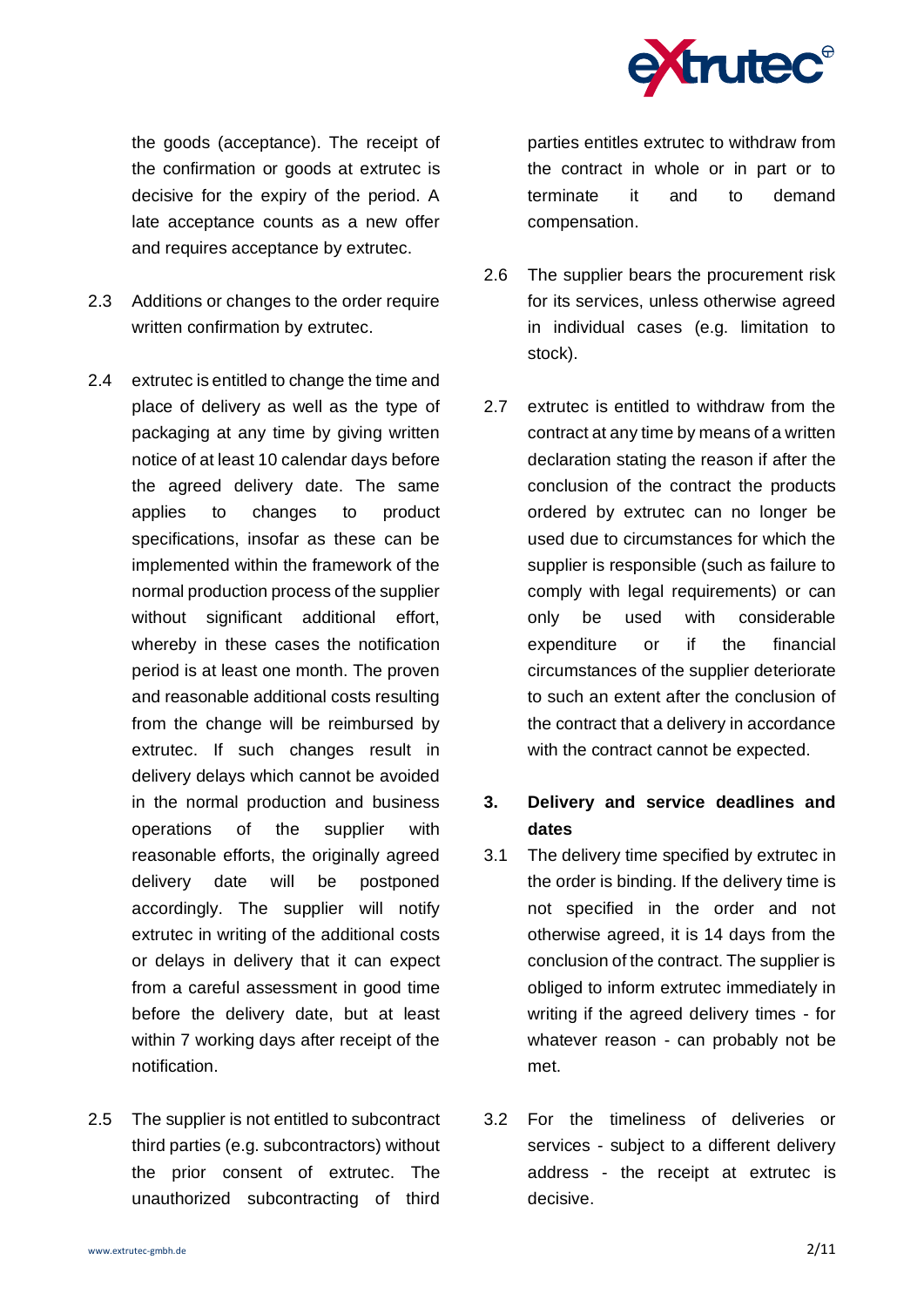

- 3.3 Advance deliveries and advance services as well as deliveries and services after the agreed date are only permitted with the consent of extrutec. The acceptance of a delayed delivery or service does not imply a waiver of compensation claims by extrutec.
- 3.4 extrutec is not obliged to accept partial services or partial deliveries. In the case of agreed partial deliveries or partial services, the remaining quantity still to be delivered must be listed on the delivery note.
- 3.5 If the supplier does not provide his service or does not perform within the agreed delivery time or if it is in default, the rights of extrutec - in particular to withdraw from the contract and to claim damages - are determined in accordance with the statutory provisions. The regulations in Clause 3.6 remain unaffected.
- 3.6 If the supplier is in default, extrutec can in addition to further legal claims demand lump-sum compensation for damage caused by default in the amount of 1% of the net price per completed calendar week, but not more than 5% of the net price of the delayed goods. extrutec reserves the right to provide evidence that greater damage has occurred. The supplier reserves the right to provide evidence that no or only significantly less damage has occurred or that it is not responsible for the damage. If the corresponding reservation is not made when the delivery, service or

supplementary performance is accepted, the contractual penalty can still be asserted up to the final payment. extrutec is entitled to claim a contractual penalty in addition to performance. Further claims and rights are reserved.

- **4. Scope of delivery, shipping, transfer of risk, acceptance and transport insurance**
- 4.1 Delivery within Germany is "free domicile" to the location specified in the order. If the destination is not specified and nothing else has been agreed, the delivery must be made to the registered office of extrutec in Moos. The respective destination is also the place of performance for the delivery and any subsequent performance (obligation to provide).
- 4.2 The delivery must be accompanied by a delivery note stating the date (issue and dispatch), the content of the delivery (article number and quantity) and the order identifier (date and number) of extrutec. If the delivery note is missing or incomplete, extrutec is not responsible for any resulting delays in processing and payment. A corresponding dispatch note with the same content must be sent to extrutec separately from the delivery note.
- 4.3 The risk of accidental loss and accidental deterioration of the item is only transferred to extrutec when it is handed over to extrutec at the place of performance, even if shipping has been agreed. If acceptance has been agreed, this is decisive for the transfer of risk. In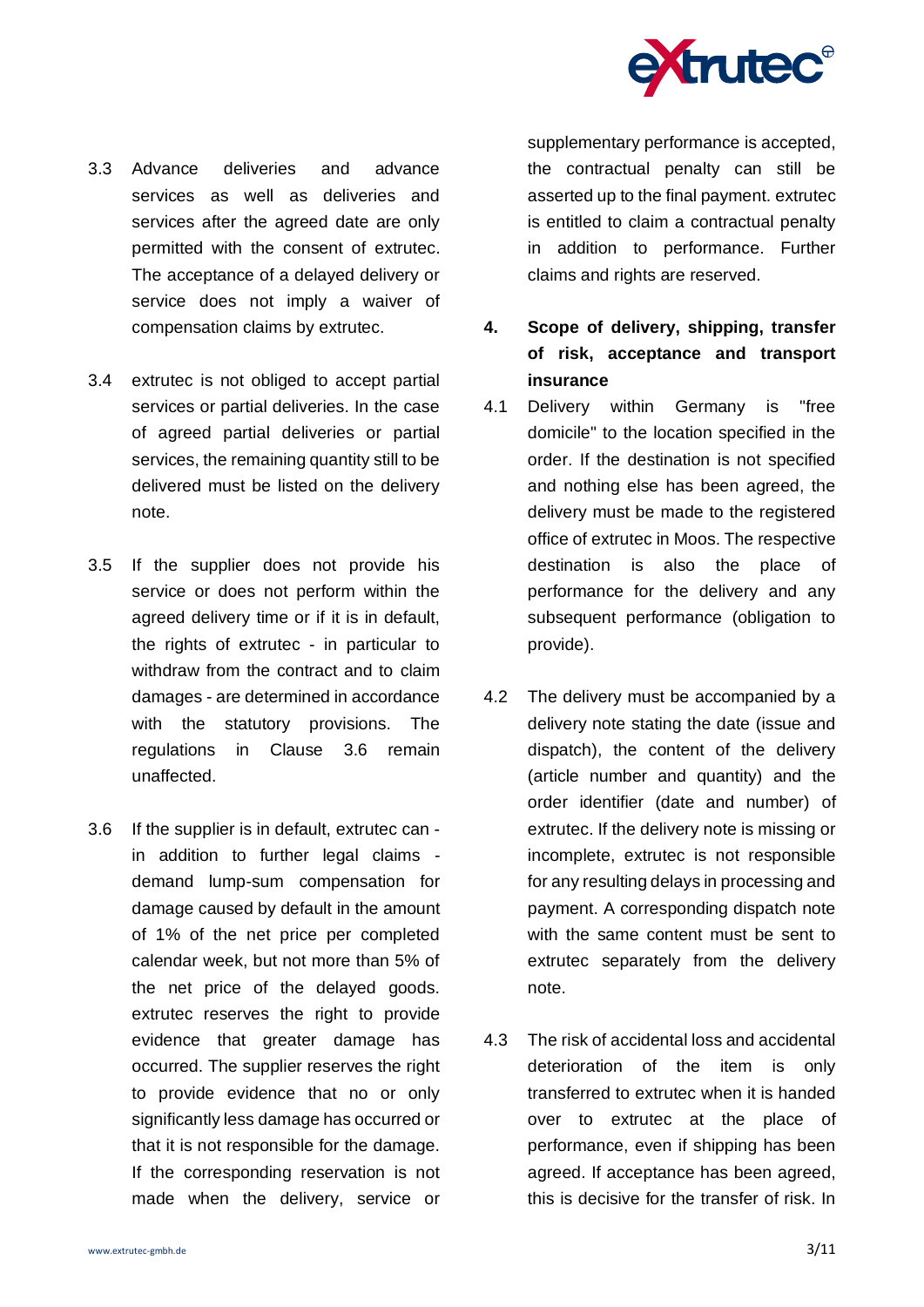

addition, the statutory provisions of the law on contracts for work and services apply accordingly in the event of acceptance. The handover or acceptance is deemed to be performed if extrutec is in default of acceptance. The fictitious acceptance regulated in Section 640 (2) sentence 1 of the German Civil Code (BGB) is excluded.

- 4.4 For the occurrence of the default of acceptance by extrutec the legal regulations apply. However, the supplier must also expressly offer its service if a specific or definable calendar time has been agreed for an action or participation by extrutec (e.g. provision of material). If extrutec is in default of acceptance, the supplier can demand reimbursement of its additional expenses in accordance with the statutory provisions (Section 304 BGB). If the contract concerns a nonfungible item to be manufactured by the supplier (individual production), the supplier is only entitled to further rights if extrutec is obliged to cooperate and extrutec is responsible for the failure to cooperate.
- 4.5 If extrutec cannot meet its performance obligations due to force majeure (e.g. war, acts of terrorism, riot, pandemic or similar events) or other events that at the time of the conclusion of the contract were unforeseeable, unavoidable and beyond the control and responsibility of extrutec (e.g. operational disruptions of all kinds, difficulties in the procurement of materials or energy, transport delays, strikes, lawful lockouts, lack of labor, energy or raw materials, difficulties in

obtaining the necessary official permits or official measures or the lack of, incorrect or late delivery by suppliers, attacks by third parties on the IT system of extrutec despite taking the usual care, obstacles due to applicable regulations of foreign trade law), extrutec is exempt from the acceptance obligation for the duration of these events. extrutec will notify the supplier of this in good time. If such an event lasts for a longer period, extrutec is entitled to withdraw from the contract in whole or in part without the supplier being entitled to any claims for compensation, regardless of the reasons. Alternatively, extrutec is entitled to determine the time of acceptance without resulting in a prepayment for claims of the supplier, provided that the determination is not unreasonable for the supplier.

- 4.6 The supplier must properly pack, dispatch and insure its deliveries and comply with all relevant packaging and dispatch regulations. The supplier is liable for all damages that arise from improper or inadequate packaging, shipping or insurance.
- 4.7 The supplier is obliged to comply with the relevant export restrictions.

## **5. Prices**

- 5.1 The price stated in the order is binding. All prices include the statutory value added tax, if this is not shown separately.
- 5.2 Unless otherwise agreed in individual cases, the price includes all services and ancillary services of the supplier (e.g.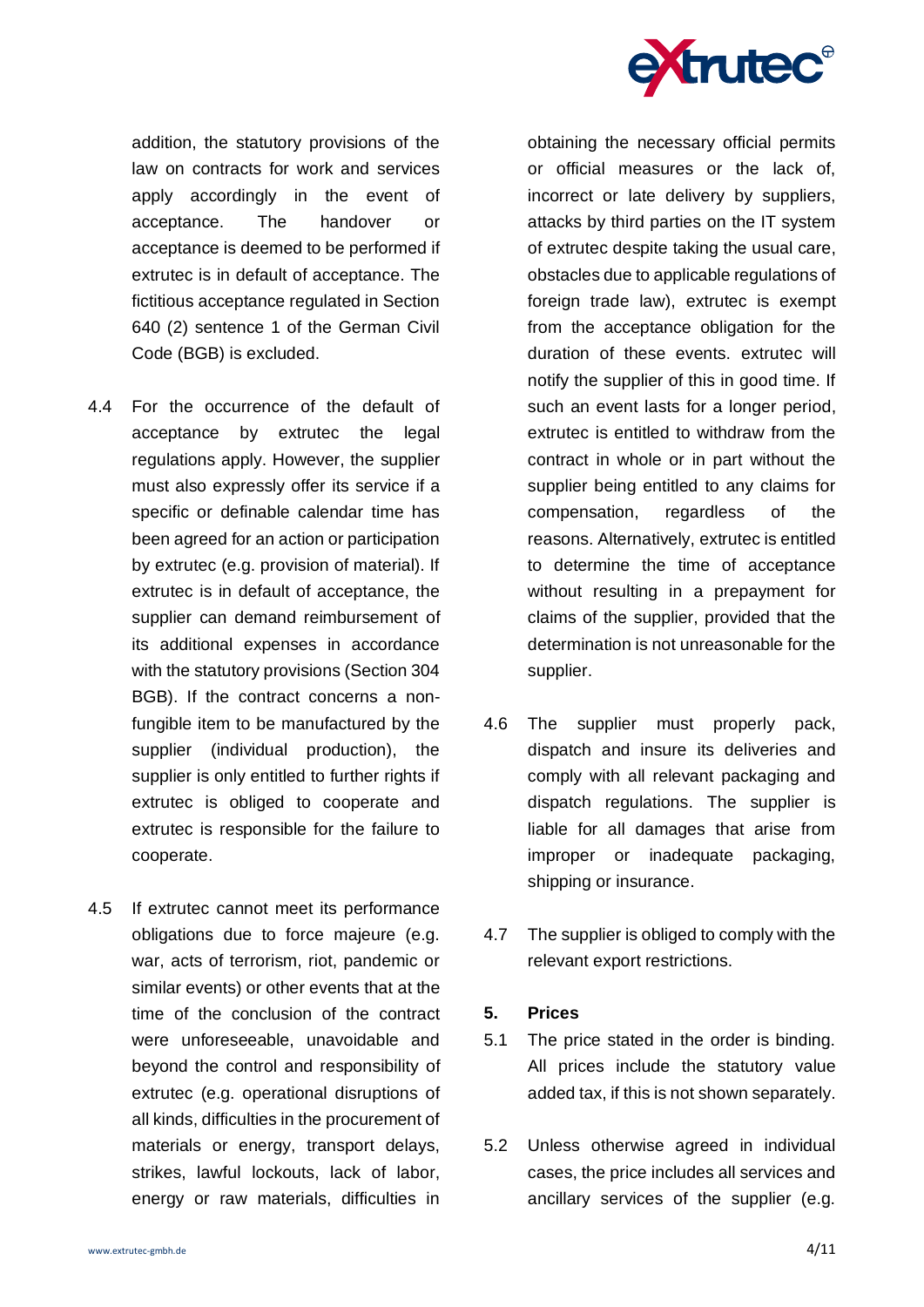

assembly, installation) as well as all ancillary costs (e.g. proper packaging, transport costs including any transport and liability insurance).

5.3 If, according to the agreement made, the price does not include the packaging and the remuneration for the packaging which is not only made available on loan - is not expressly determined, this is to be calculated at the proven cost price. At the request of extrutec, the supplier must take back the packaging at his own expense.

# **6. Terms of payment**

- 6.1 The supplier's invoices must contain all the information required in the order for each delivery and must be sent to the email address invoice@extrutecgmbh.de.
- 6.2 Payments by extrutec are made subject to invoice verification by transfer to the account specified by the supplier. extrutec is not obliged to pay for deliveries and services which have not been carried out in accordance with the order.
- 6.3 The agreed price is due for payment within 30 calendar days of complete delivery and performance (including any agreed acceptance) and receipt of a proper invoice. If extrutec makes payment within 14 calendar days, the supplier shall grant extrutec a 3% discount on the net amount of the invoice. In the case of bank transfers, payment shall be deemed to have been made in time if the transfer order is received by extrutec's bank before the payment

deadline has expired; extrutec is not responsible for delays caused by the banks involved in the payment process. If the end of the payment deadlines specified in s. 1 and 2 falls on a Saturday, Sunday or public holiday, payment shall be made on the following working day.

- 6.4 extrutec does not owe any maturity interest. The statutory provisions apply to default in payment.
- 6.5 Set-off and retention rights as well as the defense of the non-fulfilled contract are available to extrutec to the extent permitted by law. In particular, extrutec is entitled to withhold payments due as long as extrutec are still entitled to claims against the supplier for incomplete or defective performances.
- 6.6 The supplier only has a right of set-off or retention for counterclaims that have been established by declatory judgement or are undisputed.
- 6.7 In the event of a disagreement between extrutec and the supplier, extrutec is entitled to withhold payment of disputed invoices until the disagreement has been resolved.

# **7. Confidentiality**

7.1 Orders from extrutec are to be treated confidentially. In addition, the supplier undertakes to keep secret any commercial and technical information and documents that are not generally known and that become known to it through the business relationship and to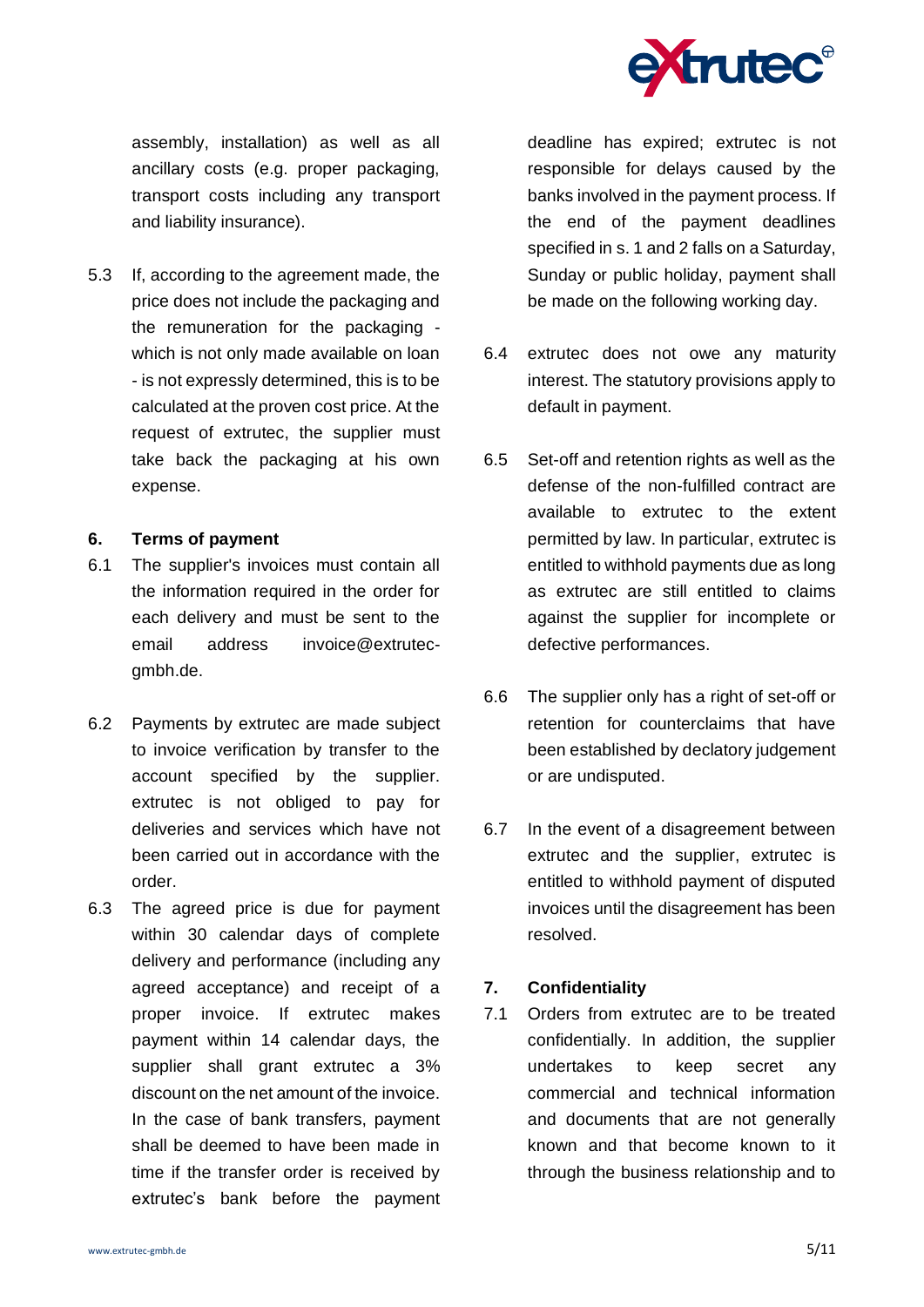

use them exclusively for the performance of the ordered deliveries.

- 7.2 The supplier may name, depict or otherwise use the company name, logo or trademarks of extrutec in the context of advertising materials, when specifying references or in other publications, provided that extrutec has given prior written consent.
- 7.3 extrutec reserves the right of ownership and copyrights to images, plans, drawings, calculations, execution instructions, product descriptions and other documents. Such documents are to be used exclusively for the contractual performance and to be returned to extrutec after the contract has been completed. The documents are to be kept secret from third parties, even after the termination of the contract. The confidentiality obligation only expires if and to the extent that the knowledge contained in the documents provided has become generally known.
- 7.4 The above provision shall apply accordingly to substances and materials (e.g. software, finished and semi-finished products) as well as to tools, templates, samples and other items that extrutec provides to the supplier for production. Such objects - as long as they are not processed - are to be stored separately at the supplier's expense and insured to a reasonable extent against destruction and loss.
- 7.5 The supplier must oblige any subsuppliers to comply with the above provisions.
- 7.6 extrutec is entitled to demand compliance with additional safety regulations.
- **8. Obligation to examine, defectiveness, notification of defects, rights of extrutec in the event of defects, statute of limitations**
- 8.1 The statutory provisions apply to the rights of extrutec in the event of material defects and defects of title in the goods (including incorrect and short deliveries as well as improper assembly, inadequate assembly, operating or operating instructions) and in the event of other breaches of duty by the supplier, unless otherwise specified below.
- 8.2 According to the statutory provisions, the supplier is particularly liable for ensuring that the goods have the agreed quality at the time of transfer of risk to extrutec. In any case, those product descriptions which - in particular by designation or reference in the order from extrutec - are the subject of the respective contract or are included in the contract in the same way as these Conditions of Purchase shall be considered as an agreement on the quality. It makes no difference whether the product description originates from extrutec, the supplier or from the manufacturer.
- 8.3 When the contract is concluded, extrutec is not obliged to examine the goods or to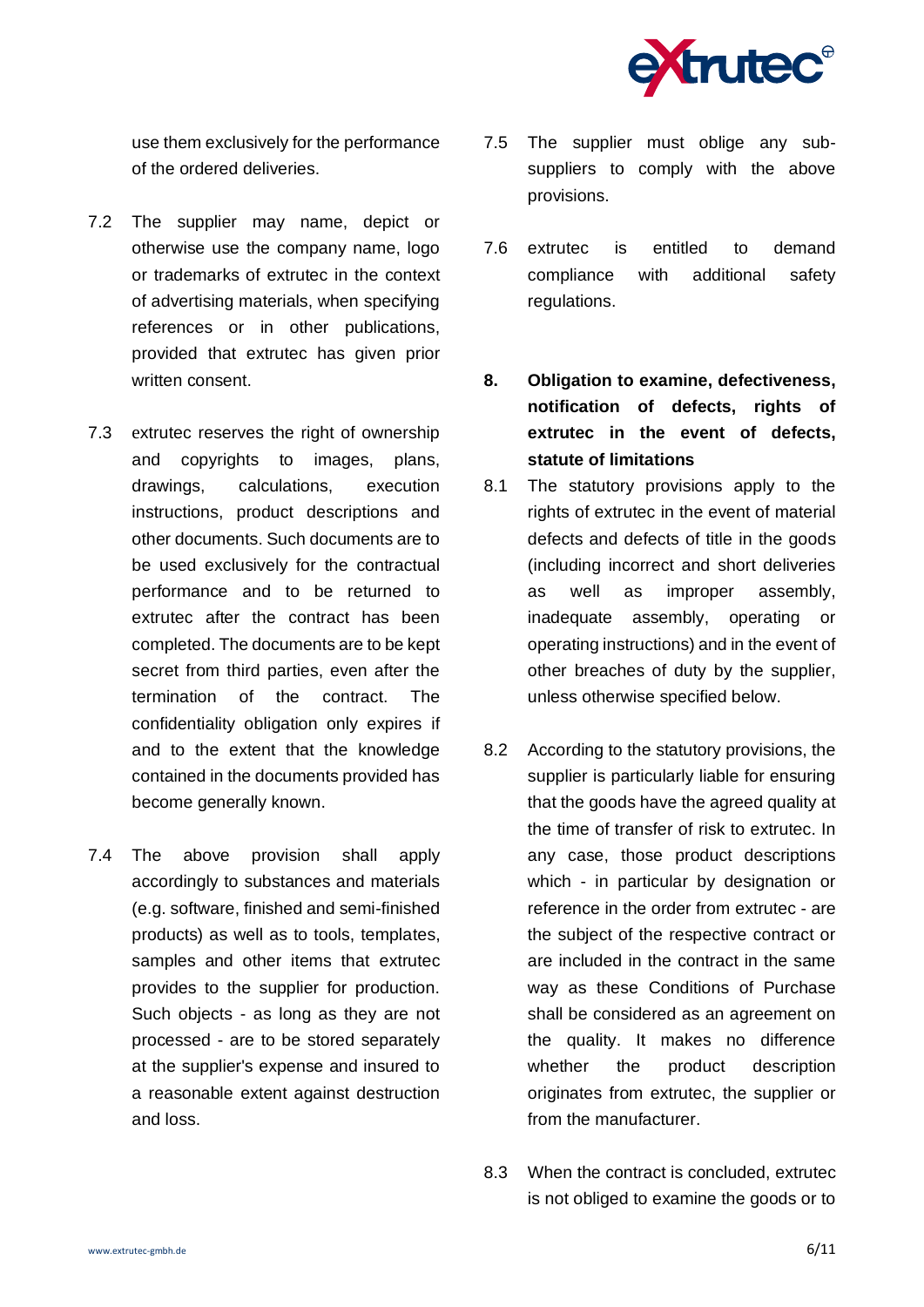

make specific inquiries about any defects. Partially deviating from Section 442 para. 1 sentence 2 BGB, extrutec is therefore also be entitled to unlimited claims for defects, even if extrutec was not aware of the defect at the time the contract was concluded due to gross negligence.

- 8.4 The statutory provisions (§§ 377, 381 HGB) shall apply to the commercial inspection and notification obligation with the following stipulation: The inspection obligation of extrutec is limited to defects that emerge during the incoming goods inspection of extrutec under external examination including the delivery papers (e.g. transport damage, wrong and short delivery) or that are recognizable during the quality control of extrutec in the random sampling procedure. If acceptance has been agreed, there is no obligation to examine. In all other respects, it depends on the extent to which an investigation is feasible in the normal course of business, taking into account the circumstances of the individual case. The obligation to give notice of defects discovered later remains unaffected. Irrespective of extrutec's obligation to inspect, the complaint (notification of defects) shall be deemed to be prompt and timely if it is sent within 8 working days of discovery or, in the case of obvious defects, of delivery.
- 8.5 Upon receipt of the written notification of defects by the supplier, the limitation period for warranty claims by extrutec is suspended until the supplier rejects the

claims or declares the defect eliminated or otherwise refuses to continue negotiations on the claims of extrutec. In the case of replacement deliveries and the rectification of defects, the warranty period for replaced and rectified parts shall start anew, unless extrutec had to assume, based on the behavior of the supplier, that the supplier was not obliged to take the measure, but only carried out the replacement delivery or rectification of defects as a gesture of goodwill or for similar reasons.

- 8.6 Subsequent performance shall also include the removal of the defective goods and their re-installation, provided that the goods were installed in another item or attached to another item in accordance with their type and intended use; extrutec's statutory right to reimbursement of corresponding expenses shall remain unaffected. The supplier shall bear the expenses required for the purpose of testing and subsequent performance even if it turns out that there was actually no defect. The liability for damages in the event of an unjustified request to remedy defects remains unaffected; In this respect, however, extrutec is only liable if extrutec has recognized or grossly negligently failed to recognize that there was no defect.
- 8.7 Without prejudice to the legal rights of extrutec and the regulations in paragraph 5, the following shall apply. If the supplier does not fulfil its obligation of supplementary performance - at the option of extrutec by removal of the defect (rectification) or by delivering a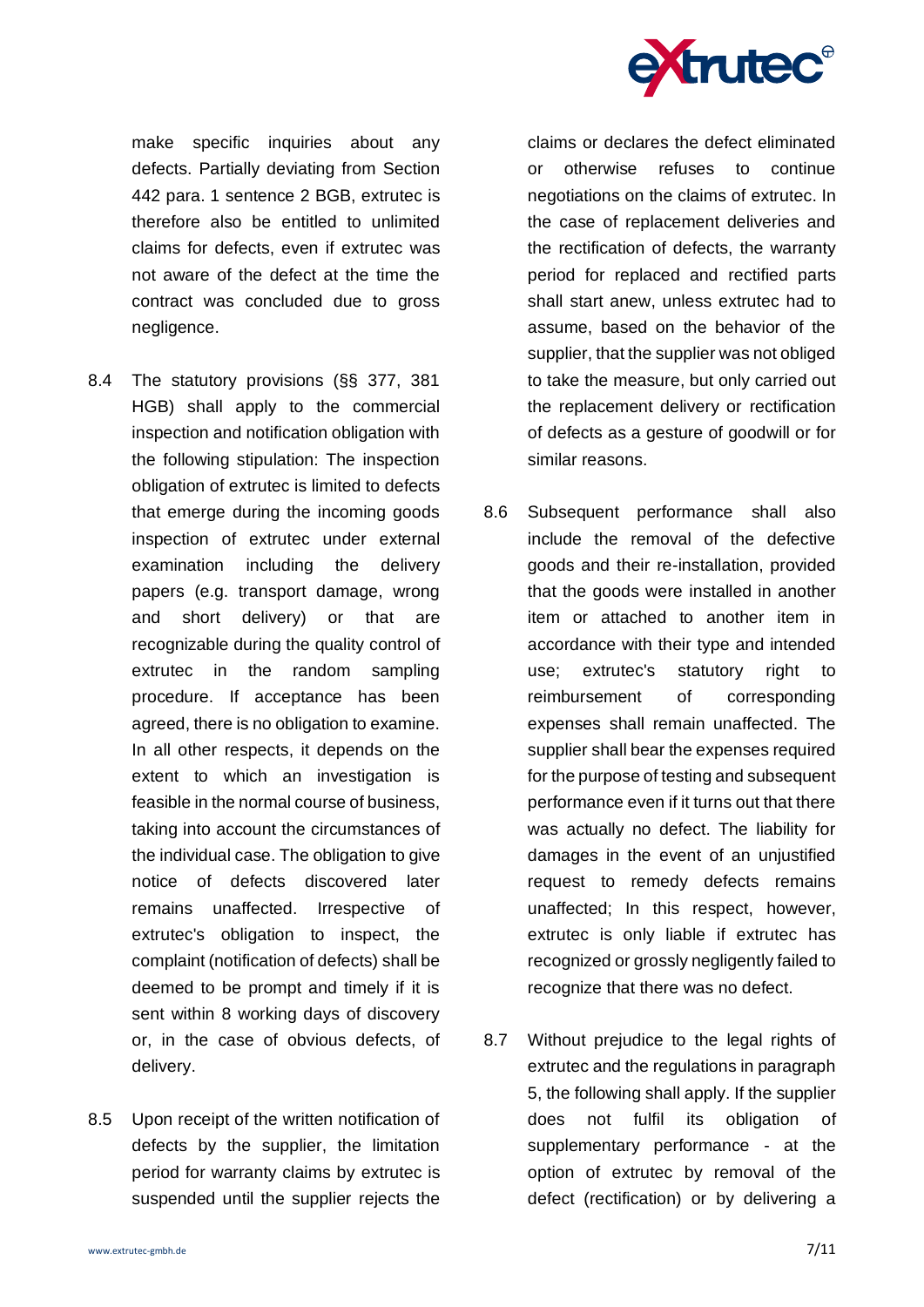

defect-free item (replacement delivery) within a reasonable period of time set by extrutec, extrutec can remedy the defect itself and demand from the supplier reimbursement of the expenses required for this or a corresponding advance payment. If the supplementary performance by the supplier has failed or is unreasonable for extrutec (e.g. due to particular urgency, threat to operational safety or threatening occurrence of disproportionate damage), no deadline shall be required; extrutec shall inform the supplier of such circumstances immediately, if possible in advance.

- 8.8 Apart from that, in the event of a material defect or a defect of title, extrutec is entitled to reduce the purchase price or to withdraw from the contract in accordance with the statutory provisions. In addition, according to the statutory provisions, extrutec is entitled to compensation for damages and expenses.
- 8.9 The supplier is responsible for defects under a purchase contract or a contract for work and services for a period of three years from the transfer of risk. If an acceptance has been agreed, the statute of limitations begins with the acceptance. In addition, claims based on defects of title do not expire as long as the third party can still assert the right against extrutec - especially in the absence of a statute of limitations. Longer statutory limitation periods remain unaffected.

8.10 By accepting or approving submitted samples or samples, extrutec does not waive any warranty claims.

## **9. Producer liability**

- 9.1 The supplier must carefully check its deliveries for defects and do everything possible to avoid product liability.
- 9.2 If the supplier is responsible for product damage, it shall indemnify extrutec from third party claims insofar as the cause lies in its sphere of control and organization and it is itself liable in the external relationship.
- 9.3 As part of its indemnification obligation, the supplier has to reimburse expenses in accordance with §§ 683, 670 BGB, which result from or in connection with claims by third parties including recall campaigns carried out by extrutec. extrutec shall inform the supplier about the content and scope of recall measures - as far as possible and reasonable - and give it the opportunity to comment.
- 9.4 The liability for damages in the context of Clause 9 also includes the costs of a precautionary recall campaign to prevent damage if this was considered to be feasible in the respective situation. Further legal claims remain unaffected.

# **10. Quality and safety**

10.1 The supplier shall comply with the recognized rules of technology, relevant safety regulations and the agreed technical data and standards for his deliveries and services.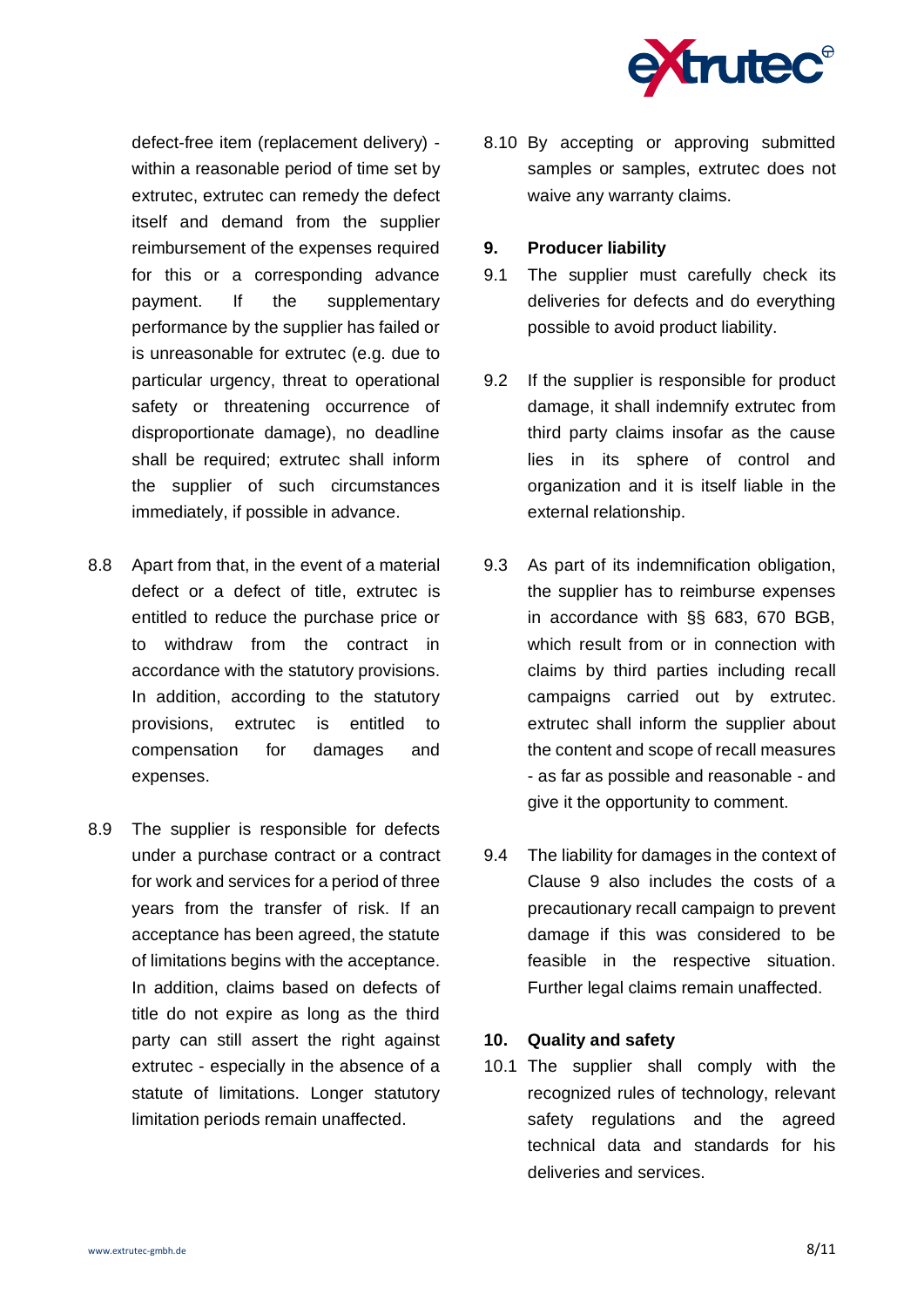

- 10.2 The supplier is obliged to comply with the relevant statutory provisions in connection with the contractual relationship. This applies in particular to anti-corruption and money laundering laws as well as antitrust, labor and environmental protection regulations.
- 10.3 The supplier guarantees that it will always meet all requirements of the German Minimum Wage Act (MiLoG), as amended, for all services and work to be performed in Germany and to request and monitor this from its sub-suppliers. On request, it shall submit suitable information and confirmations to this effect. In the event of a violation of the MiLoG, the supplier shall release extrutec from all third-party claims upon first request and shall be liable for any damages that may arise.
- 10.4 The supplier shall be obliged to inform extrutec about special, not generally known treatment and disposal requirements and to send a manufacturer's declaration or a declaration of conformity (CE) within the meaning of the relevant directives of the European Union or other statutory provisions for each goods delivered.
- 10.5 The supplier will make reasonable efforts to ensure that his sub-suppliers comply with the obligations that apply to the supplier under this Clause 10.
- 10.6 The supplier bears the costs of declarations of conformity, certificates of origin or other proof of certification. The declarations of conformity must be

submitted to extrutec immediately with every delivery in German and English.

10.7 extrutec is entitled to control and monitor the current business operations of the supplier and its quality assurance measures if a notice period is given in good time during normal business hours. If there is a legitimate interest in extrutec, extrutec also has the right to inspect the relevant documents of the supplier. In this context, the supplier is not obliged to disclose trade secrets.

## **11. Spare parts and readiness for delivery**

- 11.1 The supplier is obliged to deliver spare parts to extrutec at reasonable conditions for the period of the normal technical useful life, but at least ten years after the last delivery.
- 11.2 If the supplier stops delivering the goods after the expiry of the period specified in Paragraph 1 or during this period, he must point this out to extrutec and give extrutec the opportunity to place a final order on reasonable terms.

#### **12. Intellectual property rights**

- 12.1 In accordance with paragraph 2, the supplier guarantees that the products it supplies do not infringe any third-party intellectual property rights in countries of the European Union or in other countries in which it manufactures the products or has them manufactured.
- 12.2 The supplier is obliged to indemnify extrutec from all claims that third parties raise against extrutec due to the infringement of intellectual property rights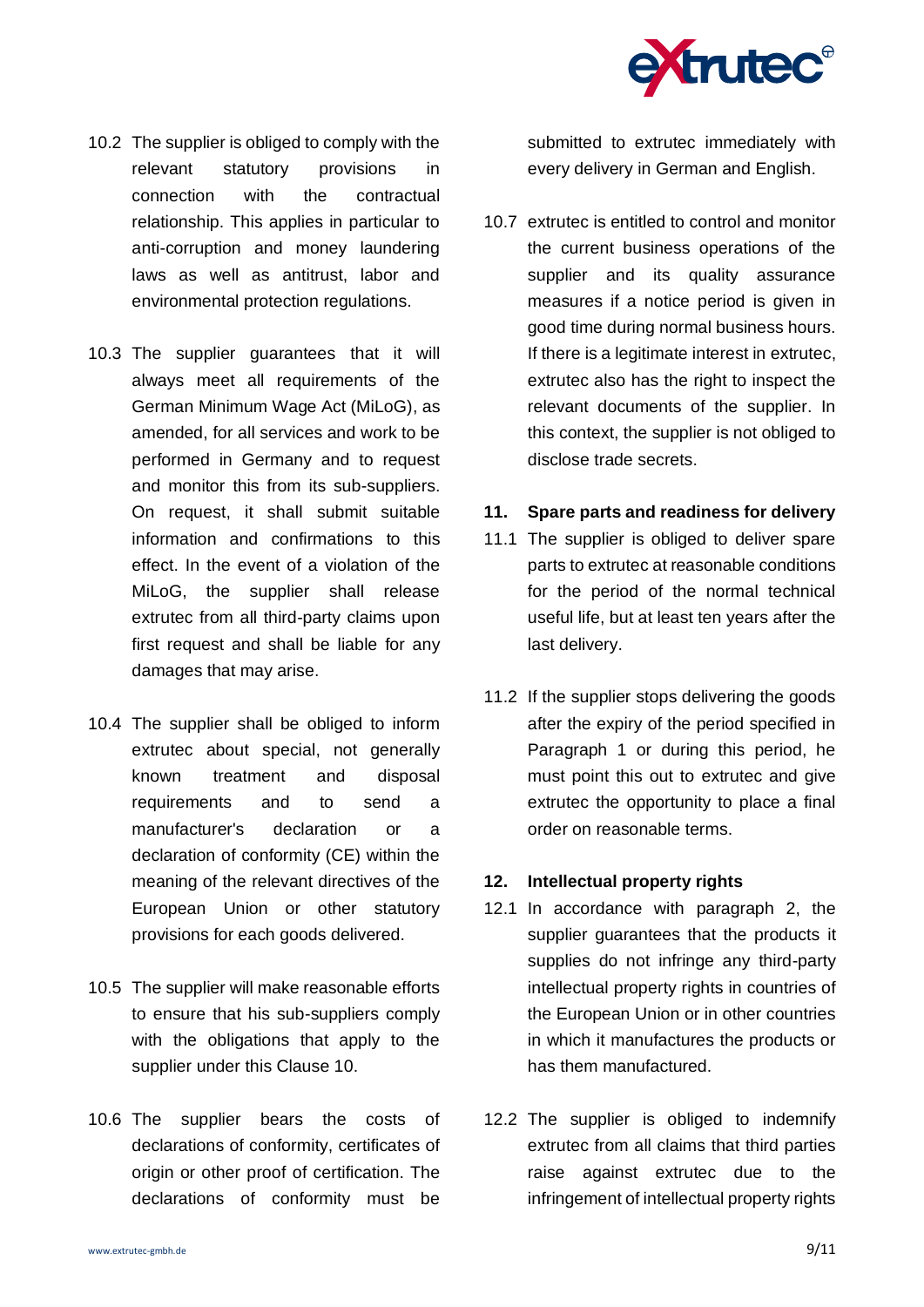

mentioned in paragraph 1, and to reimburse extrutec for all necessary expenses in connection with this claim. This does not apply if the supplier can prove that it is neither responsible for the infringement of intellectual property rights nor should have been aware of it at the time of delivery if it had exercised due commercial care.

12.3 Further legal claims due to defects of title in the products delivered to extrutec shall remain unaffected.

# **13. Assignment**

The supplier is not entitled to assign its claims from the contractual relationship to third parties. This does not apply insofar as monetary claims are concerned.

## **14. Retention of title**

- 14.1 Processing, mixing or combining (further processing) of provided items by the supplier shall be carried out for extrutec. The same shall apply in case of further processing of the delivered goods by extrutec, so that extrutec shall be deemed to be the manufacturer and shall acquire ownership of the product at the latest with the further processing in accordance with the statutory provisions.
- 14.2 The transfer of ownership of the goods to extrutec must take place unconditionally and regardless of the payment of the price. However, if in individual cases extrutec accepts an offer of transfer of ownership by the supplier conditional on the payment of the purchase price, the supplier's retention of title expires at the

latest with the payment of the purchase price for the goods delivered. In the normal course of business, even before the purchase price is paid, extrutec remains authorized to resell the goods with advance assignment of the resulting claim (alternatively, validity of the simple retention of title extended to the resale). In any case, all other forms of retention of title are excluded, in particular the extended retention of title, the forwarded retention of title, and the retention of title extended to further processing.

## **15. Software**

- 15.1 If the delivery item contains software created for extrutec, the supplier shall grant extrutec the right to use the software throughout the group, to reproduce it as desired and to make it available to third parties worldwide free of charge together with the delivery item.
- 15.2 For the purpose of maintenance and further development, extrutec shall be entitled to retranslate the software.
- 15.3 Any agreed remuneration for software services is only due when a formal acceptance procedure is carried out with a written acceptance declaration by extrutec.

# **16. Place of jurisdiction, applicable law, severability clause**

16.1 The exclusive place of jurisdiction for all legal disputes arising from or in connection with the contractual relationship between the contracting parties shall be Moos (Federal Republic of Germany), the registered office of